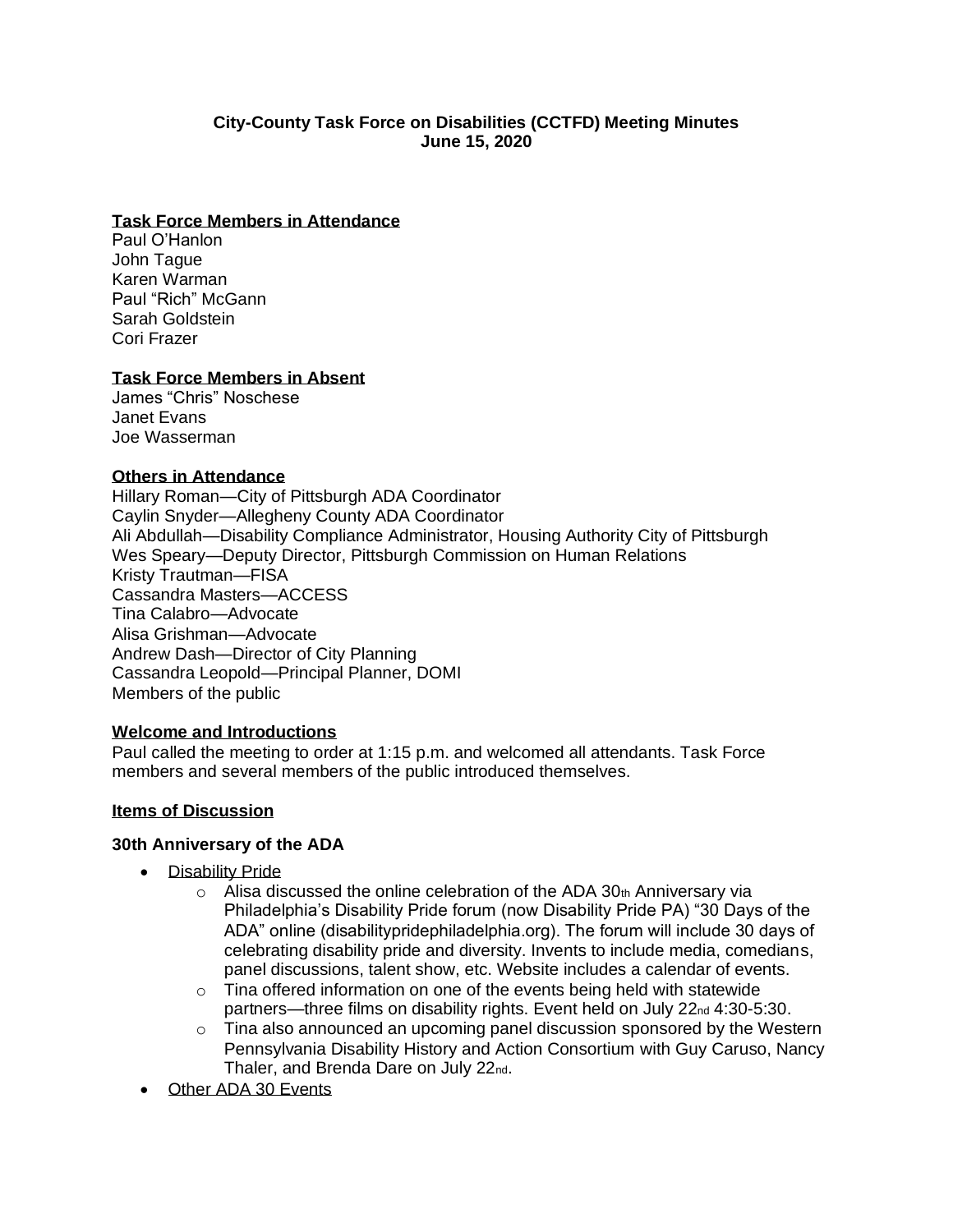- $\circ$  Darcy Cleaver from Port Authority confirmed that they are working with ACCESS and will wrap one of their buses with the ADA  $30<sub>th</sub>$  Anniversary logo and include infographics inside the bus.
- $\circ$  Disability History Consortium will also be showing a short film about Paul Dick, who was instrumental in creating ACCESS transportation
- $\circ$  Alisa confirmed that Governor Wolf will be making opening remarks for "30 Days" of the ADA"
- $\circ$  Tina added that Global Pittsburgh and ADA 30 stakeholder groups will be hosting an online event celebrating global advocates for disabilities by hosting an advocate from Nigeria on a virtual tour of Pittsburgh.

## **Old Business**

- Sandwich boards, Complete Streets, ADA Parking
	- o Paul summarized some of the Task Force's most recent issues of discussion including:
		- Lack of compliance around sandwich boards blocking the public right-ofway
		- The City's Complete Streets initiative
		- **Elimination of ADA parking spaces due to bike lane installation**
		- Concerns about installation of the BRT affecting accessibility on Fifth and Forbes Avenues in Oakland
- Small Differences
	- o Tina gave an update on the film by Tony Buba. Paul has signed off on permissions for the video to be posted online. City and County ADA Coordinators and Heinz History Center will also have copies.
- Voting Accessibility
	- $\circ$  Cori jumped in to push for the CCTFD to make a statement to the county about voting inaccessibility, especially as it pertains to the physical landscape. Caylin requested that Cori send her more information about exact locations.
	- $\circ$  Rich had a complaint about not having an interpreter at polling locations. Caylin responded that she would follow up with the county about increasing communications around accessibility needs and accommodations at polling locations.
	- $\circ$  Karen said that there weren't trainings at polling locations this year due to COVID-19. Caylin responded that she would reach out to the training team to make improvements before the November election.
	- $\circ$  Rich complained that the volunteers at polling stations need more training.
	- $\circ$  Wes Speary commented that at his polling location at the Pittsburgh Fulton School was physically accessible, but there was no room for social distancing.
	- o Member of the public Sarah Capps submitted concerns about violation of disability rights with voting. She is specifically concerned about HIPPA as it pertains to voting disability disclosure when voting by mail. She would like to see a change in county policy explaining how sensitive information is kept safe.
		- Caylin requested that Sarah send her detailed information about the work she has done around this issue so that she can research it herself and attempt to rectify the issue.
		- Paul clarified that this is a state law requirement predating the ADA and HIPPA—all information about elections is public, except who you voted for.
		- Rich thanked Sarah and asked that she reach out to Rep. Dan Miller to influence legislation around voting disclosures.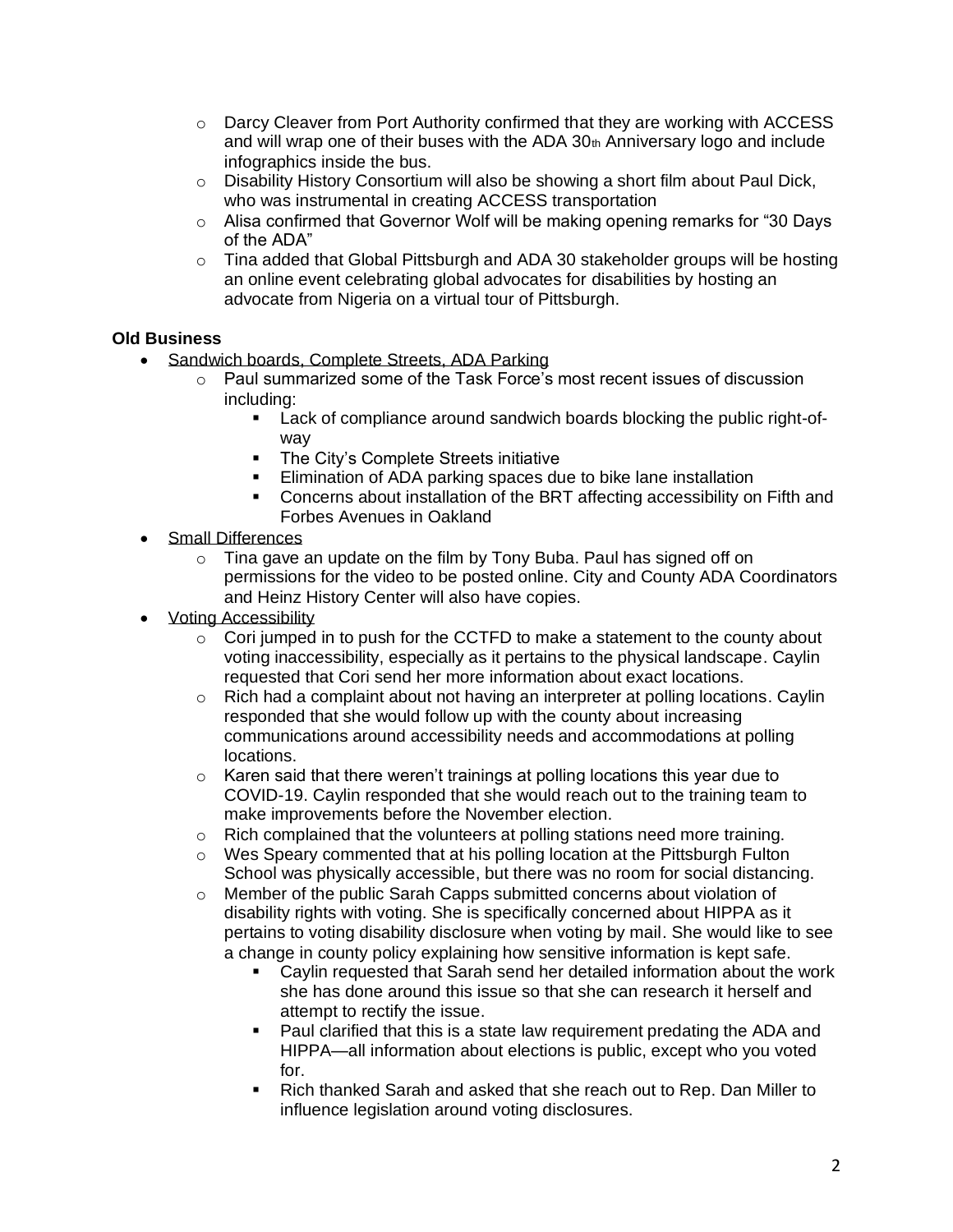# **Racial Equity**

- Ali Abdullah raised the question of whether the Task Force would be willing to make a statement on racial equity in the midst of social outcry over police brutality and use of force against people of color and people with disabilities. Ali referenced that Disability Rights PA has already done so. He also asked the Task Force to review police policies towards both people of color and people with disabilities.
	- o Rich offered his support for police training on crisis intervention.
	- o Wes offered the partnership and support of the Pittsburgh Commission on Human Relations as it relates to all matters of discrimination.
	- o John supports making a statement on police use of force. Paul wondered what the strategy would be in terms of action against police brutality beyond making a statement. He also responded to Rich that the problems with law enforcement have more to do with culture than training.
	- o Paul asked whether the CCTFD would be interested in having County Councilpersons attend a future meeting on issues of policing.
	- $\circ$  Alisa commented that the issue Ali raised is less about problem-solving and more about moral condemnation and is in line with what countless other entities have put forth in response.
	- $\circ$  Sarah does not think there is any problem with issuing a statement that addresses both types of inequities.
	- $\circ$  Rich and Karen agree that policing affect people with disabilities significantly.
	- $\circ$  FISA's Kristy Trautmann spoke to the intersection of race and disability. She wanted to know whether the Task Force is interested in: 1) taking a stand to advocate for ppl of color with disabilities, and 2) knowing more about the City's new Office of Community Health and Safety and the Task Force's involvement with that office
		- Paul responded that he would be willing to participate in the new office should the CCTFD be invited to. He clarified that he is against making a condemning statement, he would prefer to look for action items to advocate for change.
	- o Alisa re-centered the discussion on racial inequity in policing and requested that the Task Force issue a statement.
	- o Hillary suggested that the CCTFD form a subcommittee on issues of law enforcement and equity.
		- Unanimous agreement for subcommittee. Members include Karen, Rich, Sarah, Hillary, and Paul.
			- Hillary would like to have it on the agenda for next month.

# **COVID-19: Open forum**

- Highland Park
	- $\circ$  Tina presented a brief PowerPoint on the loss of disability access to amenities due to the Highland Park Reservoir Drive closure to vehicles
		- Tina outlined the problematic lack of consideration for accessibility and lack of communication for this pilot that the City supported
	- $\circ$  Hillary offered that she had been communicating with DOMI and had hoped that someone from the Dept. would be able to attend the meeting. She believes they are examining the issue and offered to share Tina's PowerPoint with relevant City actors.
	- $\circ$  Andrew Dash commented that City leadership is considering accommodations to help people with disabilities access the amenities.
	- $\circ$  Tina asked Andrew when she would be able to take her son to the park and access the amenities again.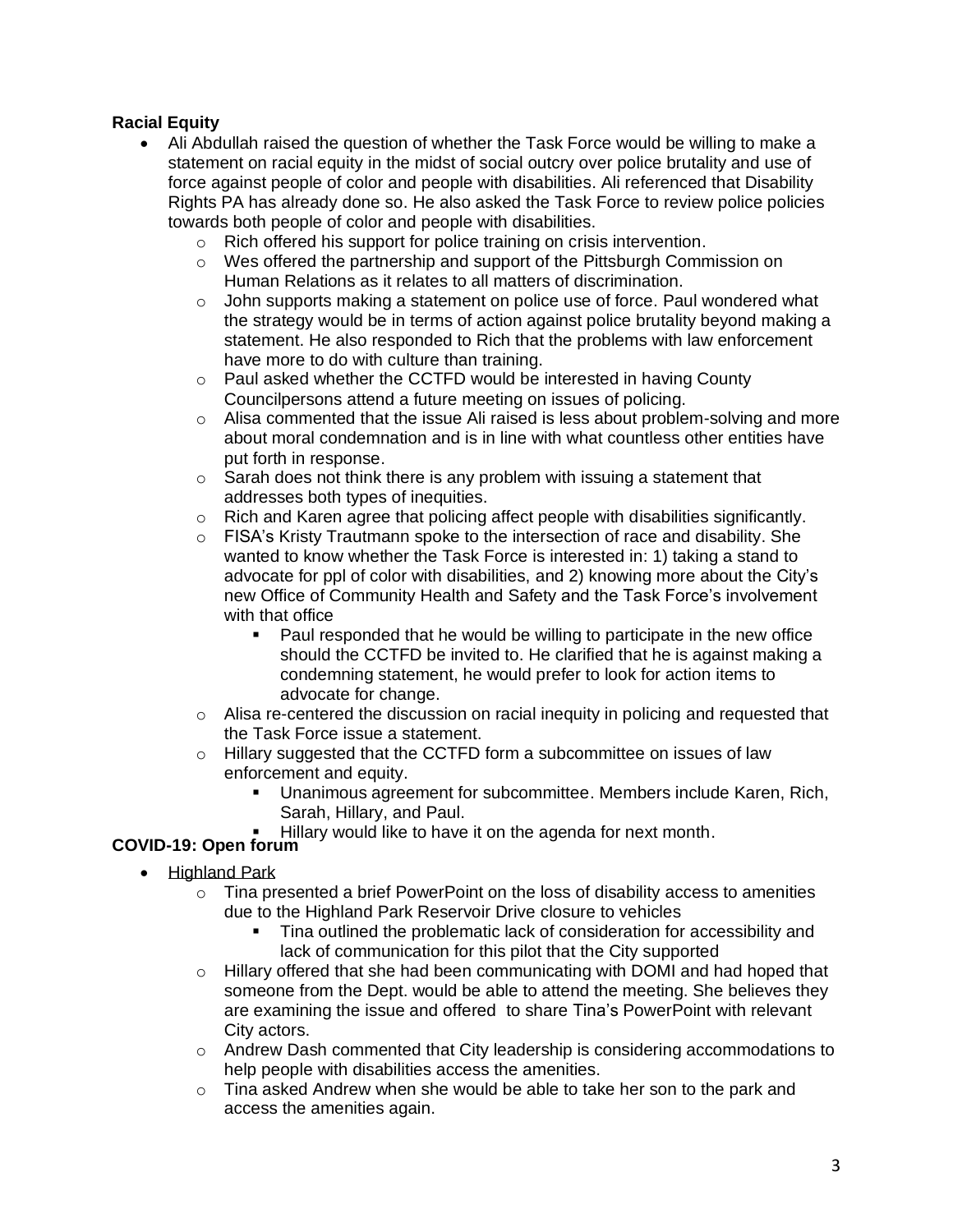- o Cassandra Leopold, DOMI's new Principal Planner introduced herself to the group and shared her role as the new Complete Streets project manager. She clarified to the group that the project that went through DPW, not DOMI.
	- Cassandra also asked that the group provide feedback on upcoming DOMI projects, including the Neighborways initiative.
	- John asked when the Complete Streets Advisory Committee would be reconvening. Cassandra reassured John that she is hoping to revive the Committee as soon as possible.
- $\circ$  Tina requested information about grievance-filing because she would like her complaint filed in writing. She is concerned that the issue will not be resolved without any timetable. Andrew asked for more clarification and Tina outlined the specific areas are that are now less accessible than they had been before the road closure including picnic shelters and a playground. Most of the previously available parking in Highland Park had already been accessible. Without parking places, access has been diminished or eliminated for those with mobility challenges.
- $\circ$  Paul emphasized that before taking action, the City needs to consider whether those actions negatively impact accessibility. If so, the City can't proceed.
- Hillary talked about the lack of malicious intent on the part of the City but also need for more ADA supports in the City in order to prevent these kinds of oversights.
- Paul responded with concern that the BRT plan will repeat these types of mistakes in the future without adequate accessibility analysis.
- Andrew commented that the challenges of City provisions and the need to institute social distancing have introduced many new and unprecedented problems. He also underscored that he and Hillary have been in the position to catch up with the pilot program and are currently working though solutions after the fact of its initiation.
- Tina expressed disdain for the lack of communication about the project to the residents. She asked that Andrew and Hillary communicate to the City that they are in violation of the ADA. Hillary affirmed that she had communicated this and Andrew reiterated that discussions to resolve the issue are under way.
- Tina inquired as to how social distancing and public health had played into the decisionmaking around the project. Andrew was not aware of any such discussions.
- Paul underscored that no circumstances should get in the way of protecting ADA access.

## **Miscellaneous Issues/Concerns**

- Clear Masks: Rich brought up the need for clear masks so that deaf and hard of hearing community members are able to read lips when people wear masks for COVID-19 prevention
- Meeting Time: Paul raised the potential to hold CCTFD meetings later if preferable.

# **Upcoming Events**

• Disability Pride (outlined above)<https://www.disabilitypridephiladelphia.org/>

## **Adjournment**

Rich made a motion to adjourn the meeting at 3:22 p.m. The motion was seconded by Karen and carried unanimously.